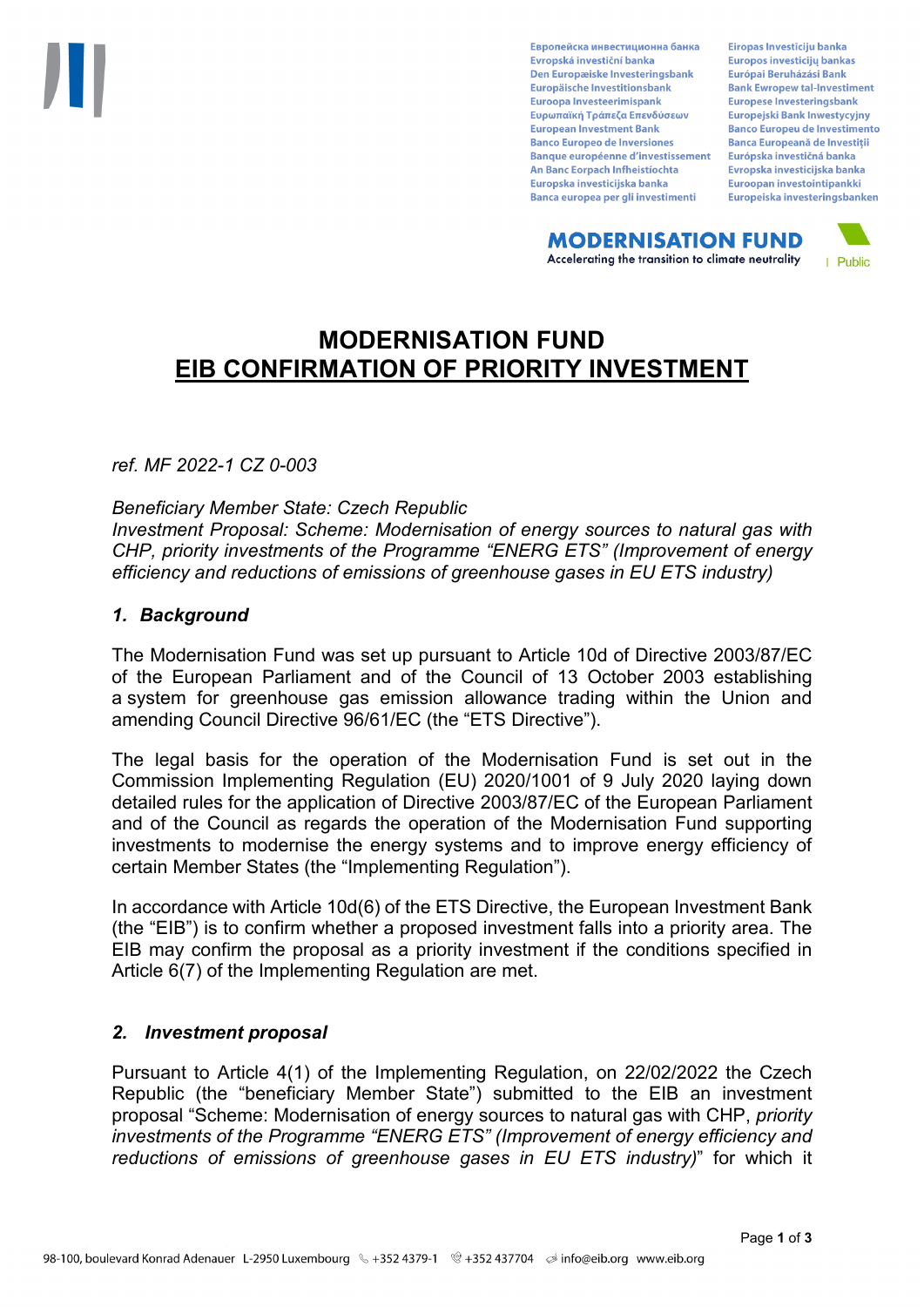

envisages a contribution from the Modernisation Fund (Modernisation Fund reference number MF 2022-1 CZ 0-003).

The investment proposal concerns a scheme for the period 2022-2030 relating to the modernisation (reconstruction or replacement) of natural gas energy sources in industry under EU ETS into high efficiency combined heat and power (CHP) generation.

The beneficiary Member State has requested funding of EUR 10 000 000 for a disbursement under the proposed scheme.

The beneficiary Member State has indicated an expected Modernisation Fund funding for the investment proposal of EUR 38 000 000.

The objective is to increase energy efficiency and reduce greenhouse gas emissions in the EU ETS industry in the Czech Republic by providing investment subsidies for the transition of natural gas based sources into natural gas high-efficiency CHP.

The scheme is aligned with the objectives of the National Energy and Climate Plan (NECP) for the Czech Republic.

## *3. Compliance with the conditions for priority investment*

- a) The beneficiary Member State has demonstrated that the investment complies with the requirements laid down in Article 10d(1) of the ETS Directive as it supports the modernisation of the energy system and it is in line with the objectives and measures set out in its NECP.
- b) According to the information provided by the beneficiary Member State and pursuant to Article 10d(2) Directive 2003/87/EC, the investment is considered as a priority investment as it falls under the priority area "the improvement of energy efficiency, except energy efficiency relating to energy generation using solid fossil fuels".
- c) The beneficiary Member State has sufficient funds available for the requested disbursement according to the statement of the available funds referred to in Article 5(1) of the Implementing Regulation and after deduction of any amounts to be disbursed for investments already confirmed in accordance with Article 6(9) of the Implementing Regulation.
- d) The beneficiary Member State has provided evidence that the measures under the investment proposal:
	- are exempted from the State aid notification in accordance with Commission Regulation (EU) No 651/2014 of 17 June 2014 declaring certain categories of aid compatible with the internal market in application of Articles 107 and 108 of the Treaty on the Functioning of the European Union; or